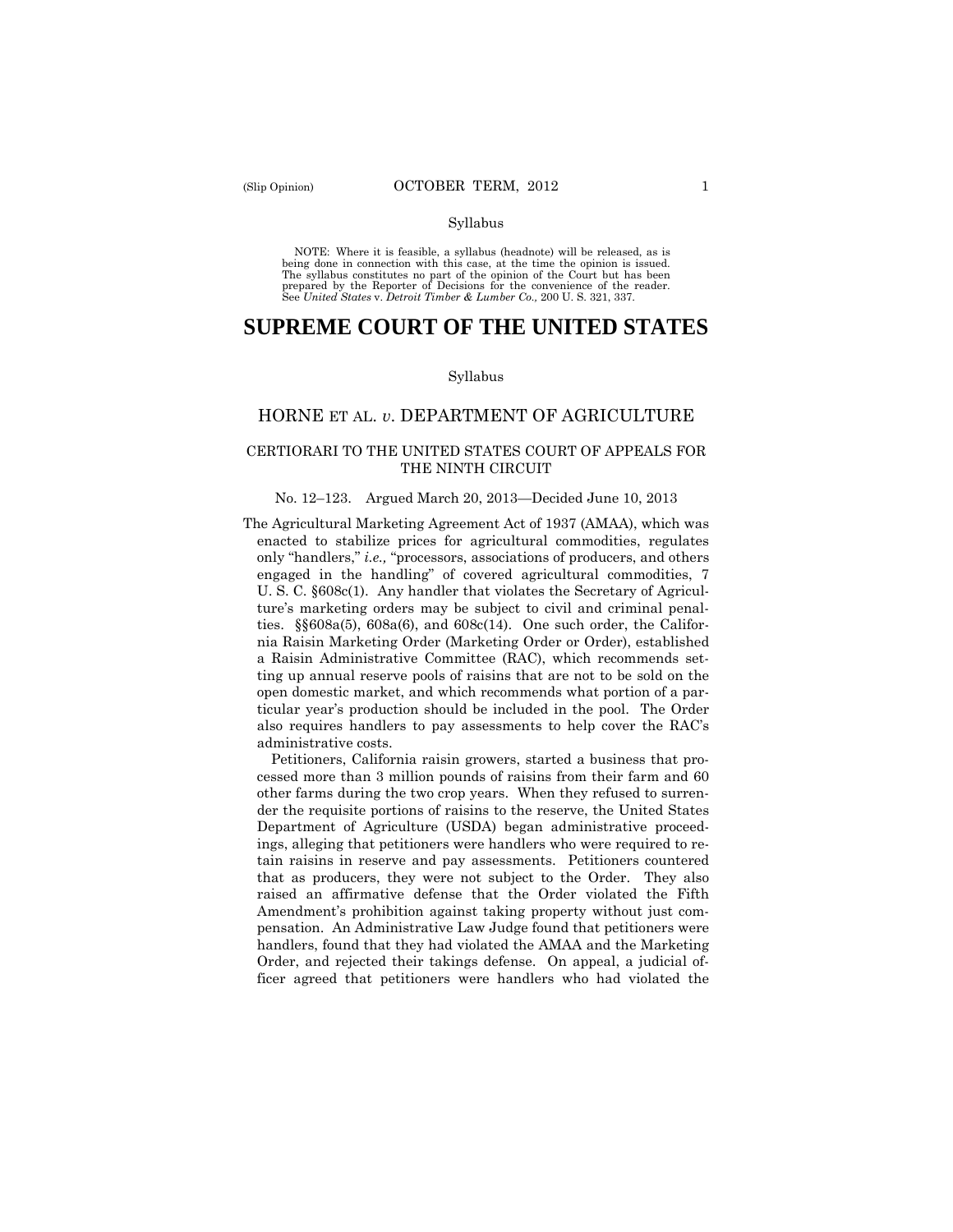#### Syllabus

Marketing Order, imposed fines and civil penalties, and declined to address the takings claim. Petitioners sought review in the Federal District Court. Granting summary judgment to the USDA, it found that substantial evidence supported the agency's determination that petitioners were handlers rather than producers, and it rejected petitioners' takings claim. The Ninth Circuit affirmed. It agreed that petitioners were handlers subject to the Marketing Order, but concluded that it lacked jurisdiction to resolve the takings claim, which they should have raised in the Court of Federal Claims. It recognized that when a handler raises a takings defense, Court of Federal Claims Tucker Act jurisdiction gives way to the AMAA's comprehensive remedial scheme, see 7 U. S. C. §608c(15), but found that petitioners had brought the takings claim in their capacity as producers.

*Held*: The Ninth Circuit has jurisdiction to decide petitioners' takings claim. Pp. 9–15.

(a) That court incorrectly determined that petitioners brought their takings claim as producers rather than handlers. Petitioners argued that they were producers—and thus not subject to the AMAA or the Marketing Order—but both the USDA and the District Court concluded that they were handlers. And the fines and civil penalties for failure to reserve raisins were levied on them in that capacity. Because the Marketing Order imposes duties on petitioners only in their capacity as handlers, their takings claim raised as a defense against those duties is necessarily raised in that same capacity. In finding otherwise, the Ninth Circuit confused petitioners' statutory argument that they were producers with their constitutional argument that, assuming they were handlers, their fine violated the Fifth Amendment. The relevant question is whether a federal court has jurisdiction to adjudicate a takings defense raised by a handler seeking review of a final agency order. Pp. 9–10.

(b) The Government's claim that petitioners' takings-based defense was rightly dismissed on ripeness grounds is unpersuasive, and its reliance on *Williamson County Regional Planning Comm'n* v*. Hamilton Bank of Johnson City,* 473 U. S. 172, is misplaced. There, a plaintiff 's claim that a zoning decision effected a taking without just compensation was not ripe. But the claim failed because the plaintiff could not show that it had been injured by the Government's action when there had been no final decision. Here, petitioners were subject to a final agency order imposing concrete fines and penalties. The takings claim in *Williamson County* was also not yet ripe because the plaintiff had not sought "compensation through the procedures [provided by] the State." *Id.*, at 194. The Government argues that petitioners' takings claim is premature because the Tucker Act affords a remedy, but, in fact, the AMAA provides a comprehensive remedial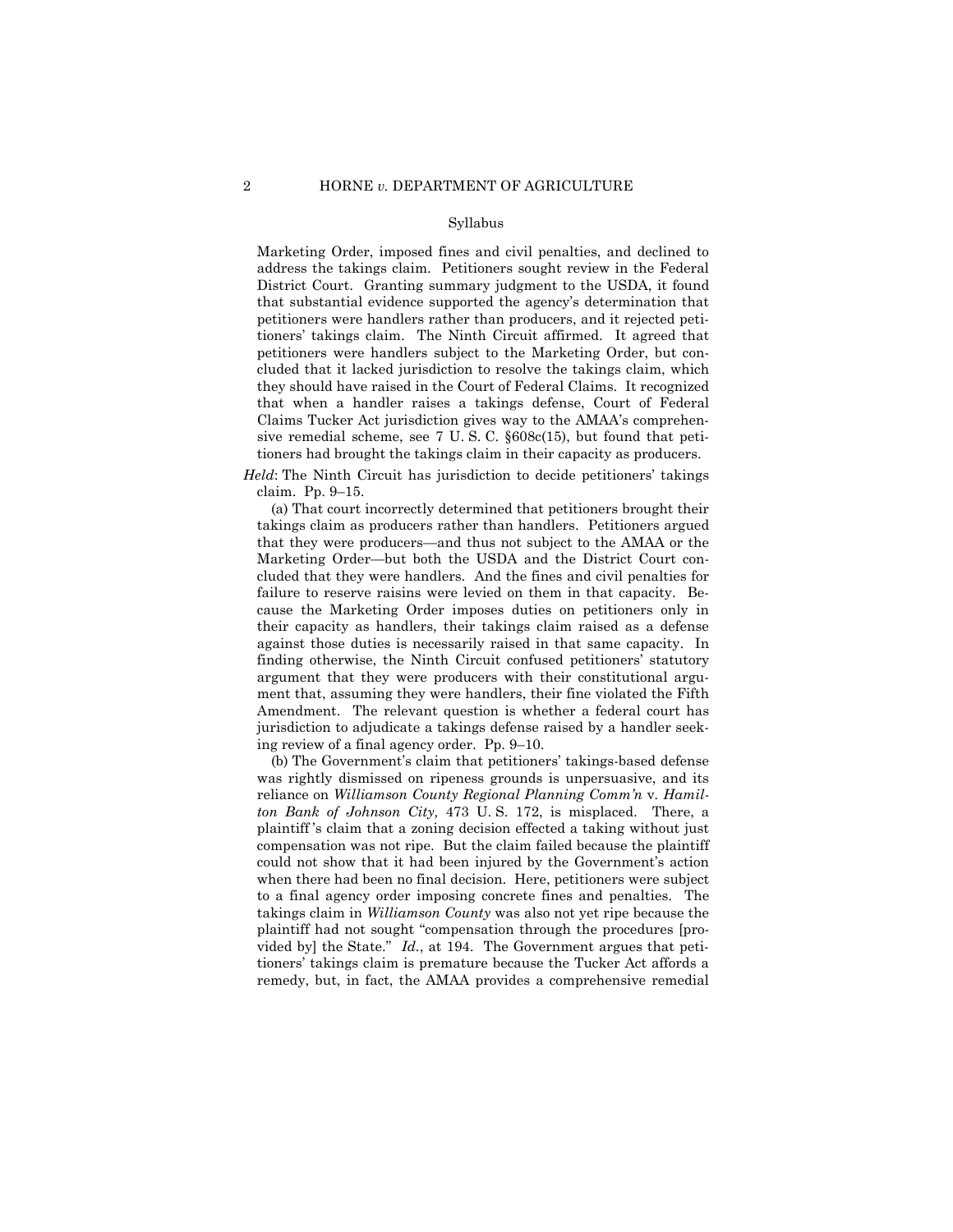### Syllabus

scheme that withdraws Tucker Act jurisdiction over a handler's takings claim. As a result, there is no alternative remedy. Pp. 10–14.

(c) A takings-based defense may be raised by a handler in the context of an enforcement proceeding initiated by the USDA under §608c(14). The provision's text does not bar handlers from raising constitutional defenses to the USDA's enforcement action. Allowing handlers to do so would not diminish the incentive to file direct challenges to marketing orders under §608c(15)(A), for a handler who refuses to comply with a marketing order and waits for an enforcement action will be liable for significant monetary penalties if the constitutional challenge fails. It would also make little sense to force a party to pay an assessed fine in one proceeding and then turn around and sue for recovery of that same money in another proceeding. See *Eastern Enterprises* v. *Apfel*, 524 U. S. 498, 520. Pp. 14–15.

673 F. 3d 1071, reversed and remanded.

THOMAS, J., delivered the opinion for a unanimous Court.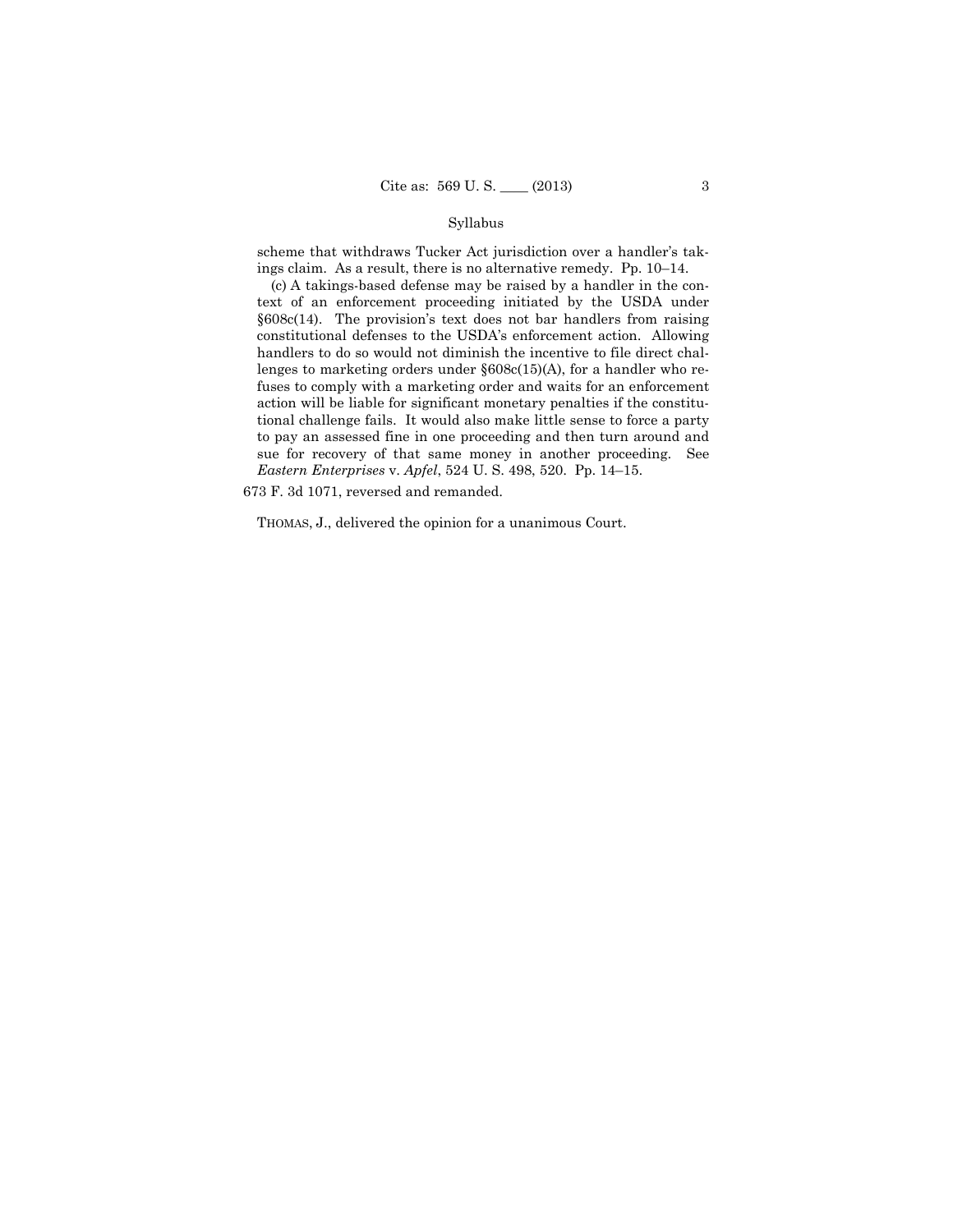preliminary print of the United States Reports. Readers are requested to notify the Reporter of Decisions, Supreme Court of the United States, Wash- ington, D. C. 20543, of any typographical or other formal errors, in order that corrections may be made before the preliminary print goes to press. NOTICE: This opinion is subject to formal revision before publication in the

# $\frac{1}{2}$  ,  $\frac{1}{2}$  ,  $\frac{1}{2}$  ,  $\frac{1}{2}$  ,  $\frac{1}{2}$  ,  $\frac{1}{2}$  ,  $\frac{1}{2}$ **SUPREME COURT OF THE UNITED STATES**

#### $\frac{1}{2}$  ,  $\frac{1}{2}$  ,  $\frac{1}{2}$  ,  $\frac{1}{2}$  ,  $\frac{1}{2}$  ,  $\frac{1}{2}$ No. 12–123

# MARVIN D. HORNE, ET AL., PETITIONERS *v.*  DEPARTMENT OF AGRICULTURE

# ON WRIT OF CERTIORARI TO THE UNITED STATES COURT OF APPEALS FOR THE NINTH CIRCUIT

#### [June 10, 2013]

# JUSTICE THOMAS delivered the opinion of the Court.

Under the Agricultural Marketing Agreement Act of 1937 (AMAA) and the California Raisin Marketing Order (Marketing Order or Order) promulgated by the Secretary of Agriculture, raisin growers are frequently required to turn over a percentage of their crop to the Federal Government. The AMAA and the Marketing Order were adopted to stabilize prices by limiting the supply of raisins on the market. Petitioners are California raisin growers who believe that this regulatory scheme violates the Fifth Amendment. After petitioners refused to surrender the requisite portion of their raisins, the United States Department of Agriculture (USDA) began administrative proceedings against petitioners that led to the imposition of more than \$650,000 in fines and civil penalties. Petitioners sought judicial review, claiming that the monetary sanctions were an unconstitutional taking of private property without just compensation. The Ninth Circuit held that petitioners were required to bring their takings claim in the Court of Federal Claims and that it therefore lacked jurisdiction to review petitioners' claim. We disagree.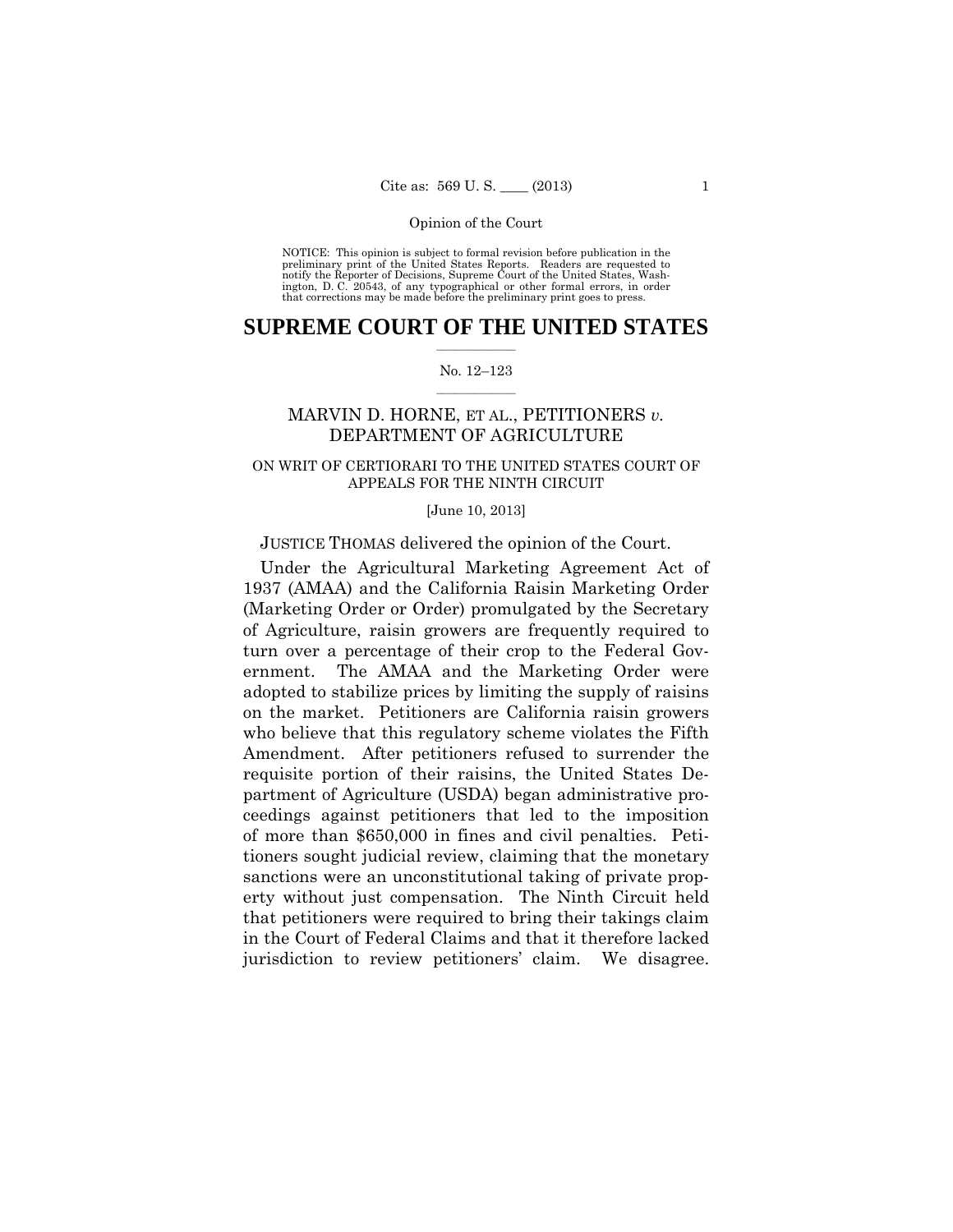Petitioners' takings claim, raised as an affirmative defense to the agency's enforcement action, was properly before the court because the AMAA provides a comprehensive remedial scheme that withdraws Tucker Act jurisdiction over takings claims brought by raisin handlers. Accordingly, we reverse and remand to the Ninth Circuit.

# I A

 agricultural commodities. *Ibid.* The AMAA authorizes Congress enacted the AMAA during the Great Depression in an effort to insulate farmers from competitive market forces that it believed caused "unreasonable fluctuations in supplies and prices." Ch. 296, 50 Stat. 246, as amended, 7 U. S. C. §602(4). To achieve this goal, Congress declared a national policy of stabilizing prices for the Secretary of Agriculture to promulgate marketing orders that regulate the sale and delivery of agricultural goods. §608c(1); see also *Block* v. *Community Nutrition Institute*, 467 U. S. 340, 346 (1984) ("The Act contemplates a cooperative venture among the Secretary, handlers, and producers the principal purposes of which are to raise the price of agricultural products and to establish an orderly system for marketing them"). The Secretary may delegate to industry committees the authority to administer marketing orders.  $§608c(7)(C)$ .

The AMAA does not directly regulate the "producer[s]" who grow agricultural commodities,  $\S 608c(13)(B)$ ; it only regulates "handlers," which the AMAA defines as "processors, associations of producers, and others engaged in the handling" of covered agricultural commodities.  $§608c(1)$ . Handlers who violate the Secretary's marketing orders may be subject to civil and criminal penalties. §§608a(5), 608a(6), and 608c(14).

The Secretary promulgated a marketing order for Cali-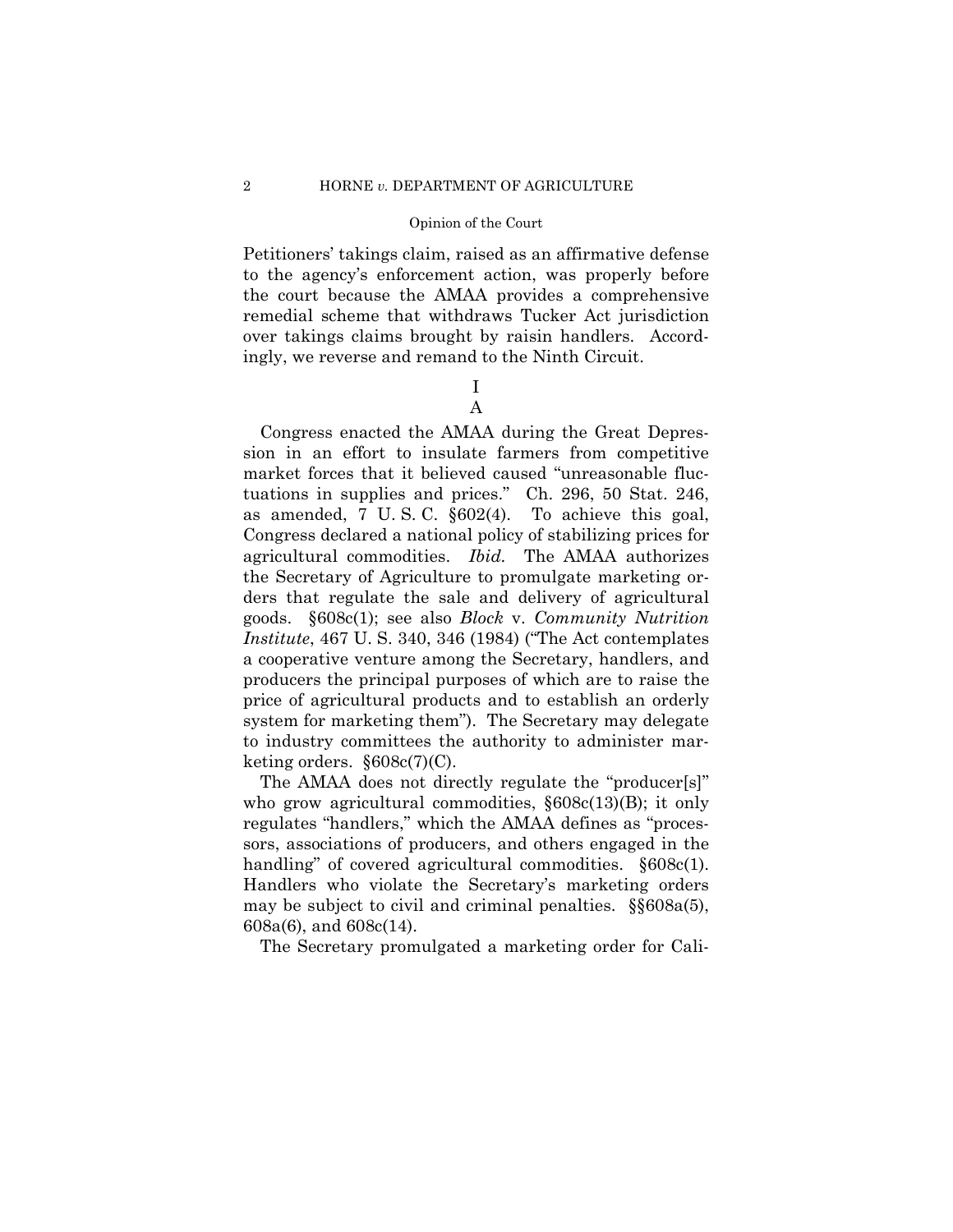fornia raisins in  $1949<sup>1</sup>$  See 14 Fed. Reg. 5136 (codified, as amended, at 7 CFR pt. 989 (2013)). In particular, "[t]he Raisin Marketing Order, like other fruit and vegetable orders adopted under the AMAA, [sought] to stabilize producer returns by limiting the quantity of raisins sold by handlers in the domestic competitive market." *Lion Raisins, Inc.* v. *United States*, 416 F. 3d 1356, 1359 (CA Fed. 2005). The Marketing Order defines a raisin "handler" as "(a) [a]ny processor or packer; (b) [a]ny person who places . . . raisins in the current of commerce from within [California] to any point outside thereof; (c) [a]ny person who delivers off-grade raisins . . . into any eligible non-normal outlet; or (d) [a]ny person who blends raisins [subject to certain exceptions]." 7 CFR §989.15.

The Marketing Order also established the Raisin Administrative Committee (RAC), which consists of 47 members, with 35 representing producers, ten representing handlers, one representing the cooperative bargaining associations, and one member of the public. See §989.26. The Marketing Order authorizes the RAC to recommend setting up annual reserve pools of raisins that are not to be sold on the open domestic market. See 7 U. S. C. §608c(6)(E); 7 CFR §§989.54(d) and 989.65. Each year, the RAC reviews crop yield, inventories, and shipments and makes recommendations to the Secretary whether or not there should be a reserve pool. §989.54. If the RAC recommends a reserve pool, it also recommends what portion of that year's production should be included in the pool ("reserve-tonnage"). The rest of that year's production remains available for sale on the open market ("freetonnage"). §§989.54(d), (a). The Secretary approves the

<sup>&</sup>lt;sup>1</sup>The AMAA also applies to a vast array of other agricultural products, including "[m]ilk, fruits (including filberts, almonds, pecans and walnuts . . . , pears, olives, grapefruit, cherries, caneberries (including raspberries, blackberries, and loganberries), cranberries, . . . tobacco, vegetables, . . . hops, [and] honeybees." §608c(2).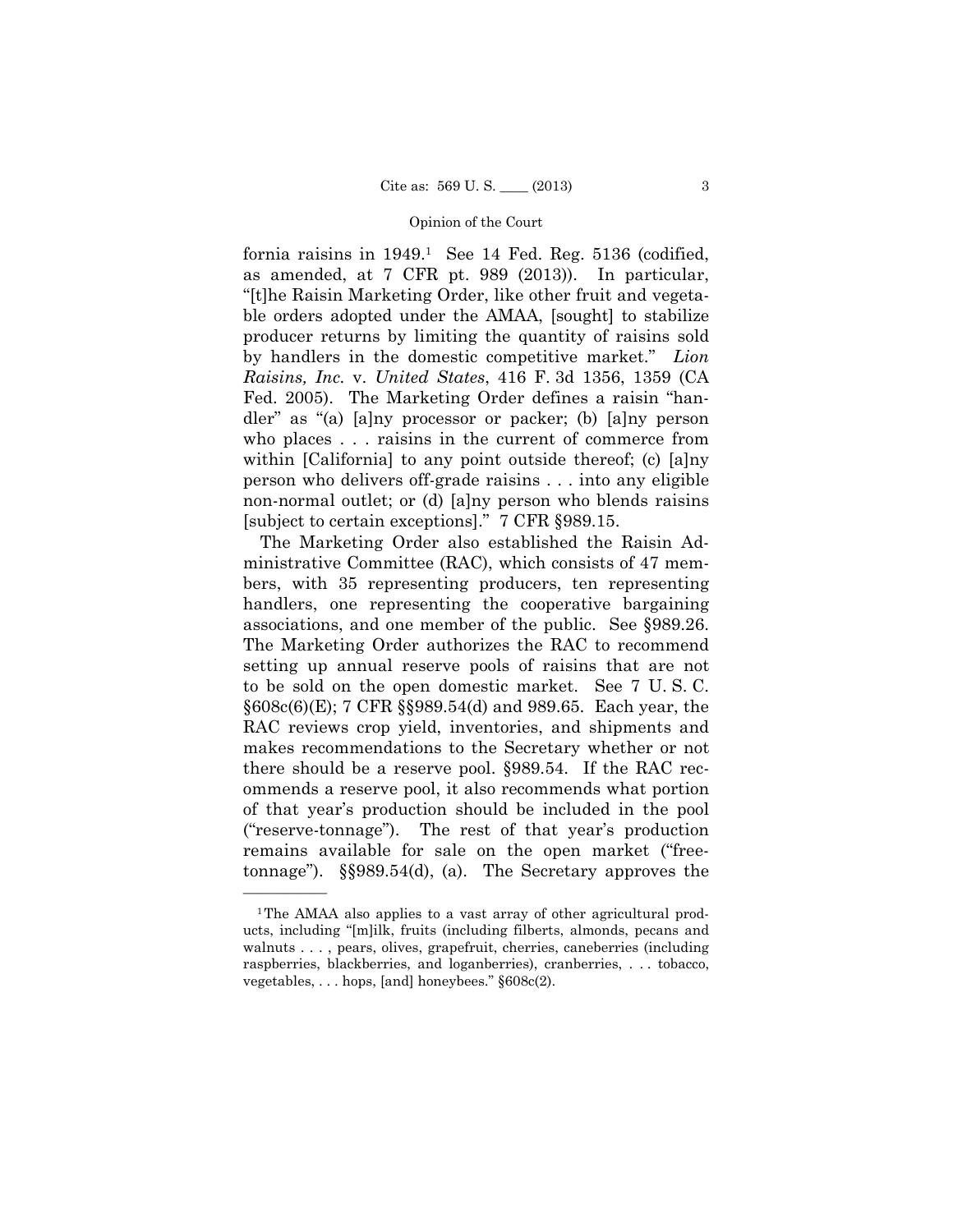recommendation if he determines that the recommendation would "effectuate the declared policy of the Act." §989.55. The reserve-tonnage, calculated as a percentage of a producer's crop, varies from year to year.2

as school lunch programs. §989.67(b). The reserve pool Under the Marketing Order's reserve requirements, a producer is only paid for the free-tonnage raisins. §989.65. The reserve-tonnage raisins, on the other hand, must be held by the handler in segregated bins "for the account" of the RAC. §989.66(f). The RAC may then sell the reservetonnage raisins to handlers for resale in overseas markets, or may alternatively direct that they be sold or given at no cost to secondary, noncompetitive domestic markets, such sales proceeds are used to finance the RAC's administrative costs. §989.53(a). In the event that there are any remaining funds, the producers receive a pro rata share. 7 U. S. C. §608c(6)(E); 7 CFR §989.66(h). As a result, even though producers do not receive payment for reservetonnage raisins at the time of delivery to a handler, they retain a limited interest in the net proceeds of the RAC's disposition of the reserve pool.

Handlers have other duties beyond managing the RAC's reserve pool. The Marketing Order requires them to file certain reports with the RAC, such as reports concerning the quantity of raisins that they hold or acquire. §989.73. They are also required to allow the RAC access to their premises, raisins, and business records to verify the accuracy of the handlers' reports, §989.77, to obtain inspections of raisins acquired, §989.58(d), and to pay certain assessments, §989.80, which help cover the RAC's administrative costs. A handler who violates any provision of

 $2$ In 2002–2003 and 2003–2004, the crop years at issue here, the reserve percentages were set at 47 percent and 30 percent of a producer's crop, respectively. See RAC, Marketing Policy & Industry Statistics 2012*,* p. 28 (Table 12).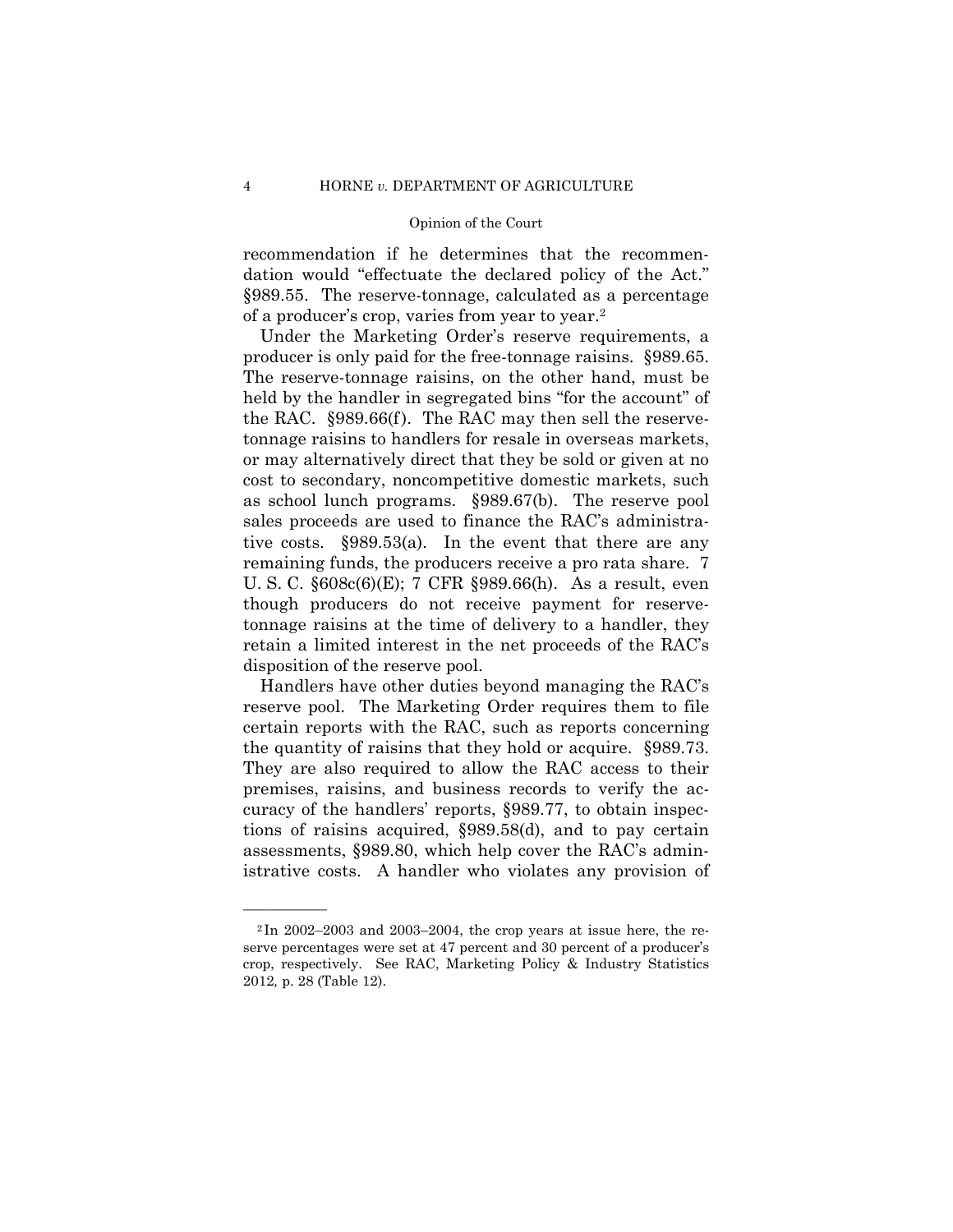the Order or its implementing regulations is subject to a civil penalty of up to \$1,100 per day. 7 U. S. C.  $§608c(14)$ (B); 7 CFR  $§3.91(b)(1)(vi)$ . A handler who does not comply with the reserve requirement must "compensate the [RAC] for the amount of the loss resulting from his failure to . . . deliver" the requisite raisins. §989.166(c).

B

Petitioners Marvin and Laura Horne have been producing raisins in two California counties (Fresno and Madera) since 1969. The Hornes do business as Raisin Valley Farms, a general partnership. For more than 30 years, the Hornes operated only as raisin producers. But, after becoming disillusioned with the AMAA regulatory scheme,<sup>3</sup> they began looking for ways to avoid the mandatory reserve program. Since the AMAA applies only to handlers, the Hornes devised a plan to bring their raisins to market without going through a traditional handler. To this end, the Hornes entered into a partnership with Mrs. Horne's parents called Lassen Vineyards. In addition to its grape-growing activities, Lassen Vineyards purchased equipment to clean, stem, sort, and package the raisins from Raisin Valley Farms and Lassen Vineyards. It also contracted with more than 60 other raisin growers to clean, stem, sort, and, in some cases, box and stack their raisins for a fee. The Hornes' facilities processed more

<sup>3</sup>The Hornes wrote the Secretary and to the RAC in 2002 setting out their grievances: "[W]e are growers that will pack and market our raisins. We reserve our rights under the Constitution of the United States . . . [T]he Marketing Order Regulating Raisins has become a tool for grower bankruptcy, poverty, and involuntary servitude. The Marketing Order Regulating Raisins is a complete failure for growers, handlers, and the USDA . . . [W]e will not relinquish ownership of our crop. We put forth the money and effort to grow it, not the Raisin Administrative Committee. This is America, not a communist state." App. to Pet. for Cert. 60a.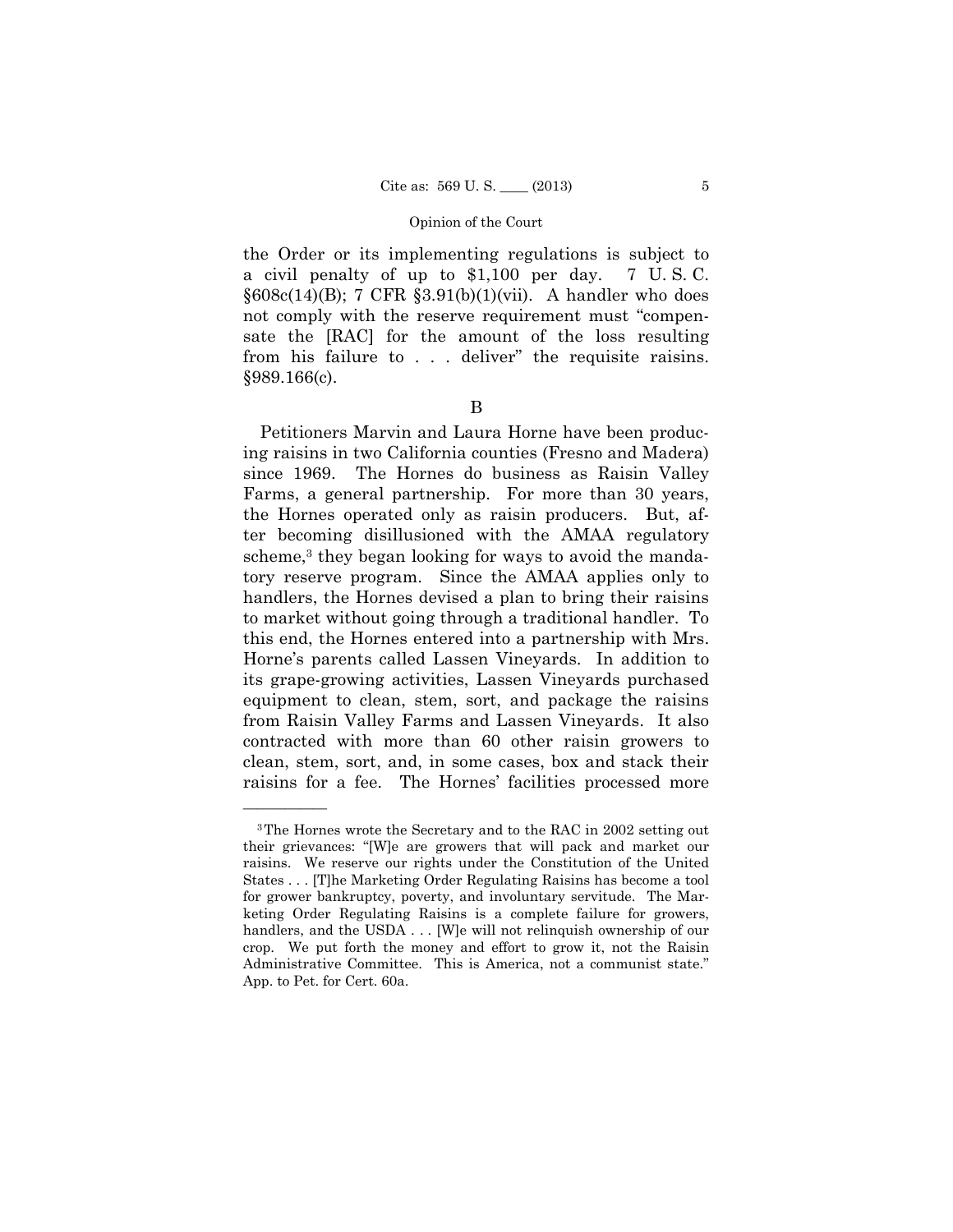than 3 million pounds of raisins *in toto* during the 2002– 2003 and 2003–2004 crop years. During these two crop years, the Hornes produced 27.4% and 12.3% of the raisins they processed, respectively.

Although the USDA informed the Hornes in 2001 that their proposed operations made them "handlers" under the AMAA, the Hornes paid no assessments to the RAC during the 2002–2003 and 2003–2004 crop years. Nor did they set aside reserve-tonnage raisins from those produced and owned by the more than 60 other farmers who contracted with Lassen Vineyards for packing services. They also declined to arrange for RAC inspection of the raisins they received for processing, denied the RAC access to their records, and held none of their own raisins in reserve.

On April 1, 2004, the Administrator of the Agriculture Marketing Service (Administrator) initiated an enforcement action against the Hornes, Raisin Valley Farms, and Lassen Vineyards (petitioners). The complaint alleged that petitioners were "handlers" of California raisins during the 2002–2003 and 2003–2004 crop years. It also alleged that petitioners violated the AMAA and the Marketing Order by submitting inaccurate forms to the RAC and failing to hold inspections of incoming raisins, retain raisins in reserve, pay assessments, and allow access to their records. Petitioners denied the allegations, countering that they were not "handlers" and asserting that they did not acquire physical possession of the other producers' raisins within the meaning of the regulations. Petitioners also raised several affirmative defenses, including a claim that the Marketing Order violated the Fifth Amendment's prohibition against taking property without just compensation.

An Administrative Law Judge (ALJ) concluded in 2006 that petitioners were handlers of raisins and thus subject to the Marketing Order. The ALJ also concluded that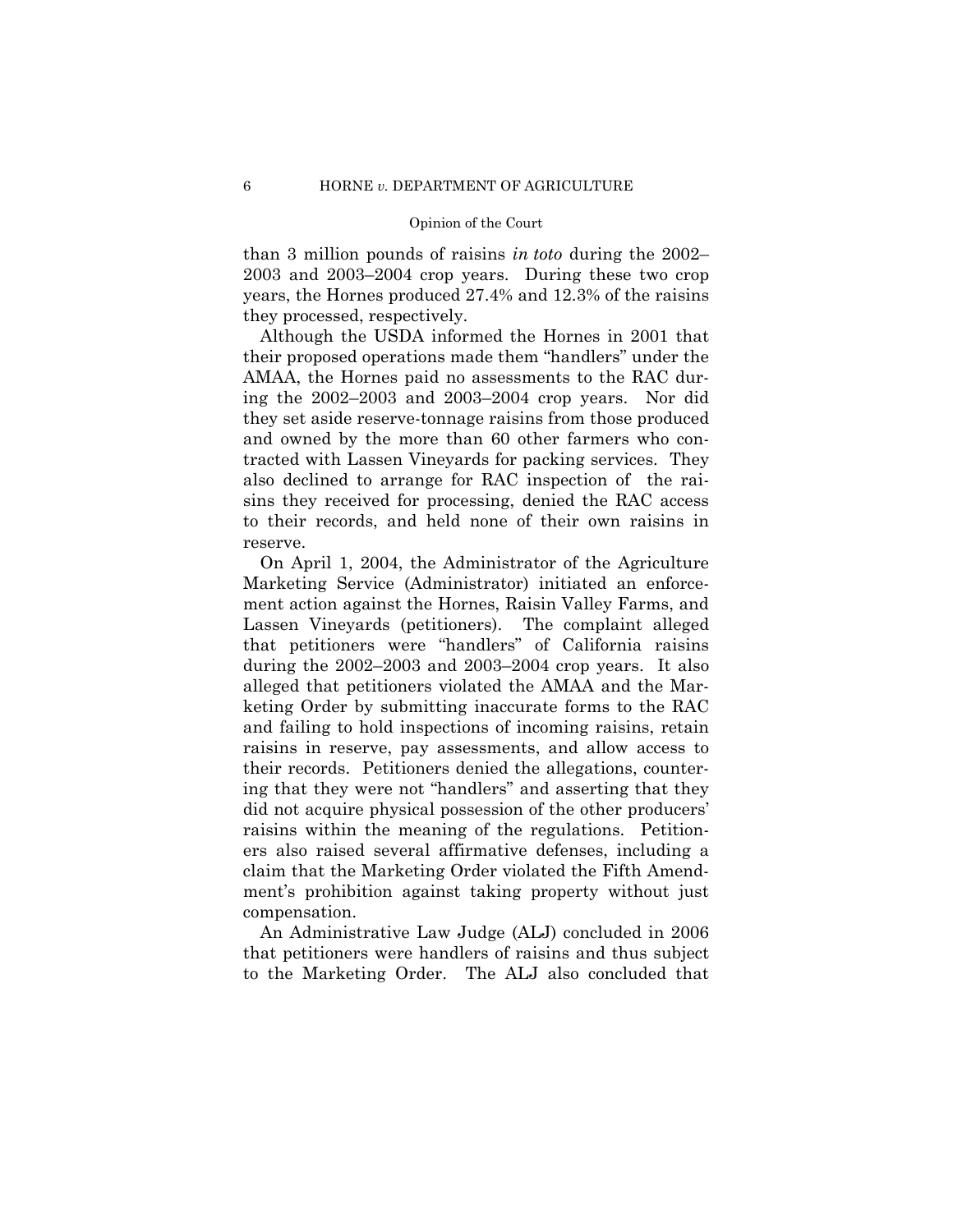petitioners violated the AMAA and the Marketing Order and rejected petitioners' takings defense based on its view that "handlers no longer have a property right that permits them to market their crop free of regulatory control." App. 39 (citing *Cal-Almond, Inc.* v. *United States*, 30 Fed. Cl. 244, 246–247 (1994)).

Petitioners appealed to a judicial officer who, like the ALJ, also found that petitioners were handlers and that they had violated the Marketing Order. The judicial officer imposed \$202,600 in civil penalties under 7 U. S. C.  $§608c(14)$ (B); \$8,783.39 in assessments for the two crop years under 7 CFR §989.80(a); and \$483,843.53 for the value of the California raisins that petitioners failed to hold in reserve for the two crop years under §989.166(c). The judicial officer believed that he lacked "authority to judge the constitutionality of the various statutes administered by the [USDA]," App. 73, and declined to adjudicate petitioners' takings claim.

Petitioners filed a complaint in Federal District Court seeking judicial review of the USDA's decision. See 7 U. S. C. §608c(14)(B). The District Court granted summary judgment to the USDA. The court held that substantial evidence supported the agency's determination that petitioners were "handlers" subject to the Marketing Order, and rejected petitioners' argument that they were exempt from the Marketing Order due to their status as "producers" under §608c(13)(B). No. CV–F–08–1549 LJO SMS, 2009 WL 4895362, \*15 (ED Cal., Dec. 11, 2009). Petitioners renewed their Fifth Amendment argument, asserting that the reserve-tonnage requirement constituted a physical taking. Though the District Court found that the RAC takes title to a significant portion of a California raisin producer's crop through the reserve requirement, the court held that the transfer of title to the RAC did not constitute a physical taking. See *id.*, at \*26 ("'[I]n essence, [petitioners] are paying an admissions fee or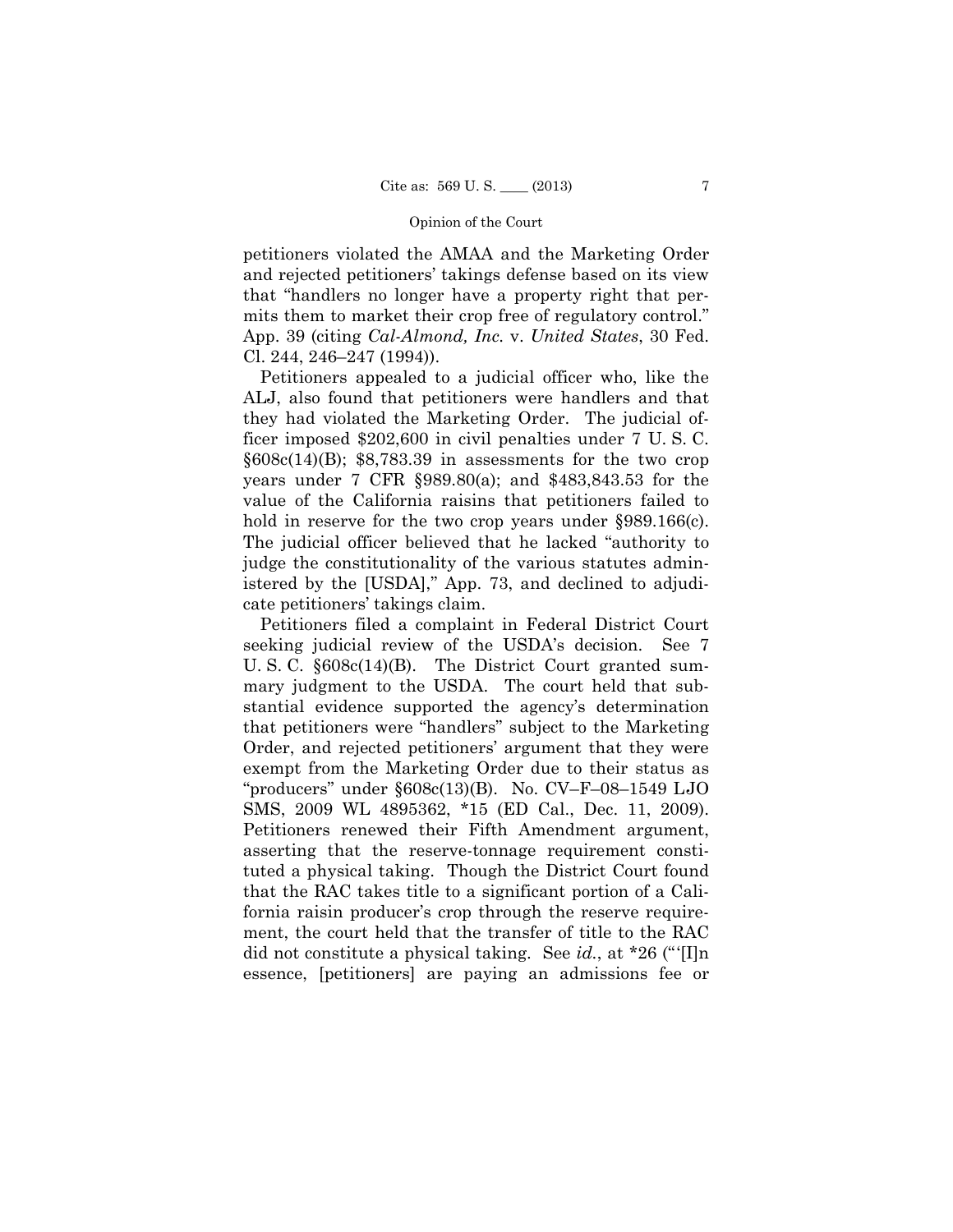toll—admittedly a steep one—for marketing raisins. The Government does not force plaintiffs to grow raisins or to market the raisins; rather, it directs that if they grow and market raisins, then passing title to their "reserve tonnage" raisins to the RAC is the admissions ticket'" (quoting *Evans* v. *United States*, 74 Fed. Cl. 554, 563–564 (2006))).

 they were producers, and, thus exempt from regulation. The Ninth Circuit affirmed. The court agreed that petitioners were "handlers" subject to the Marketing Order's provisions, and rejected petitioners' argument that 673 F. 3d 1071, 1078 (2012). The court did not resolve petitioners' takings claim, however, because it concluded that that it lacked jurisdiction to do so. The court explained that "a takings claim against the federal government must be brought [in the Court of Federal Claims] in the first instance, 'unless Congress has withdrawn the Tucker Act grant of jurisdiction in the relevant statute.'" *Id.*, at 1079 (quoting *Eastern Enterprises* v. *Apfel*, 524 U. S. 498, 520 (1998) (plurality opinion)). The court recognized that 7 U. S. C. §608c(15) provides an administrative remedy to handlers wishing to challenge marketing orders under the AMAA, and it agreed that "when a handler, or a producer-handler in its capacity as a handler, challenges a marketing order on takings grounds, Court of Federal Claims Tucker Act jurisdiction gives way to section [60]8c(15)'s comprehensive procedural scheme and administrative exhaustion requirements." 673 F. 3d, at 1079. But, the Ninth Circuit determined, petitioners brought the takings claim in their capacity as producers, not handlers. *Id.*, at 1080. Consequently, the court was of the view that "[n]othing in the AMAA precludes the Hornes from alleging in the Court of Federal Claims that the reserve program injures them in their capacity as producers by subjecting them to a taking requiring compensation." *Ibid.* This availability of a Federal Claims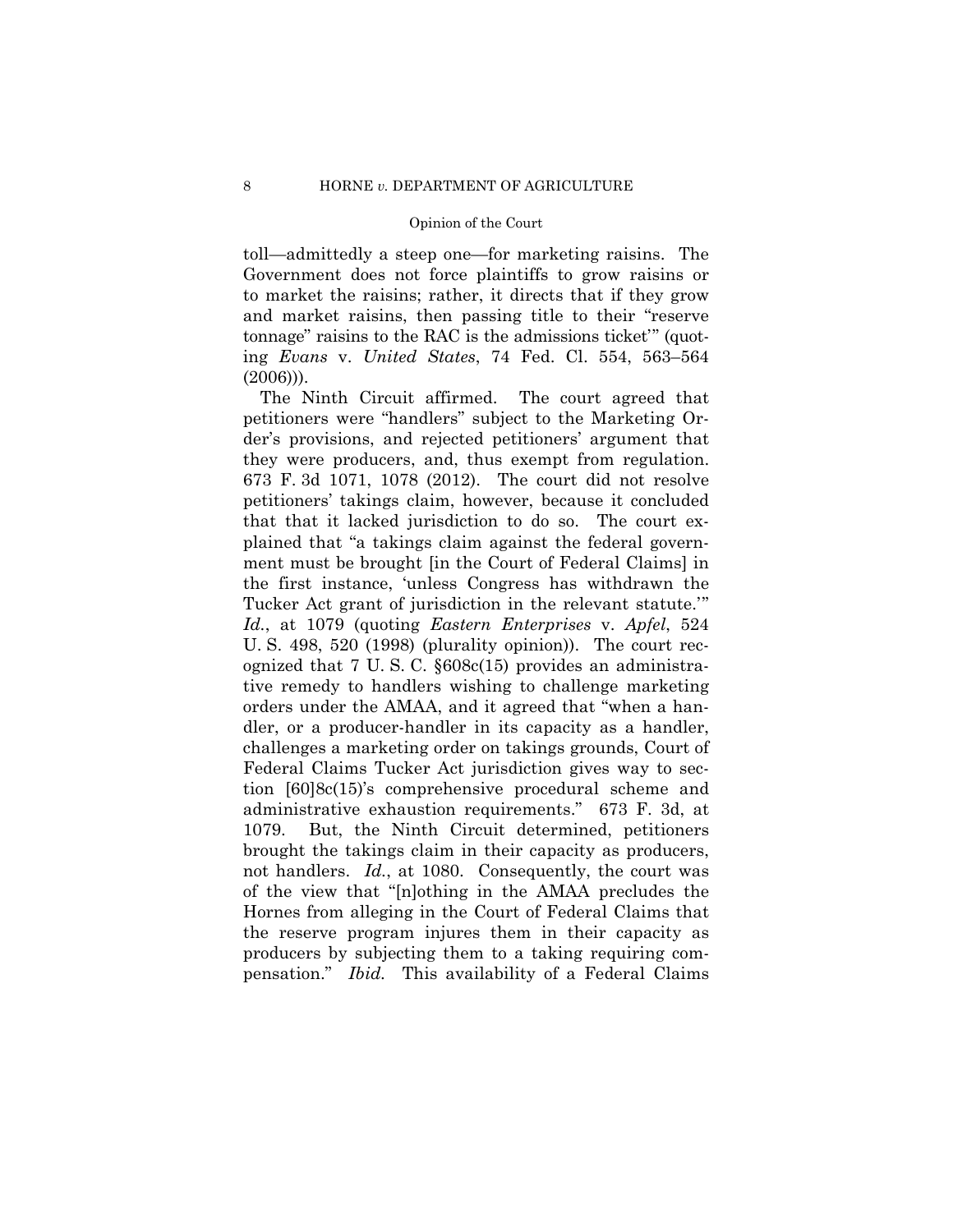Court action thus rendered petitioners' takings claim unripe for adjudication. *Ibid.* 

We granted certiorari to determine whether the Ninth Circuit has jurisdiction to review petitioners' takings claim. 568 U. S. \_\_\_ (2012).

# II A

The Ninth Circuit's jurisdictional ruling flowed from its determination that petitioners brought their takings claim as producers rather than handlers. This determination is not correct. Although petitioners argued that they were producers—and thus not subject to the AMAA or Marketing Order at all—both the USDA and the District Court concluded that petitioners were "handlers." Accordingly, the civil penalty, assessment, and reimbursement for failure to reserve raisins were all levied on petitioners in their capacity as "handlers." If petitioners' argument that they were producers had prevailed, they would not have been subject to *any* of the monetary sanctions imposed on them. See 7 U. S. C. §608c(13)(B) ("No order issued under this chapter shall be applicable to any producer in his capacity as a producer").

It is undisputed that the Marketing Order imposes duties on petitioners only in their capacity as handlers. As a result, any defense raised against those duties is necessarily raised in that same capacity. Petitioners argue that it would be unconstitutional for the Government to come on their land and confiscate raisins, or to confiscate the proceeds of raisin sales, without paying just compensation; and, that it is therefore unconstitutional to fine petitioners for not complying with the unconstitutional requirement.4 See Brief for Petitioners 54. Given that

 tonnage raisins belonging to producers." 673 F. 3d 1071, 1080 (2012). 4The Ninth Circuit construed the takings argument quite differently, stating that petitioners believe the regulatory scheme "takes reserve-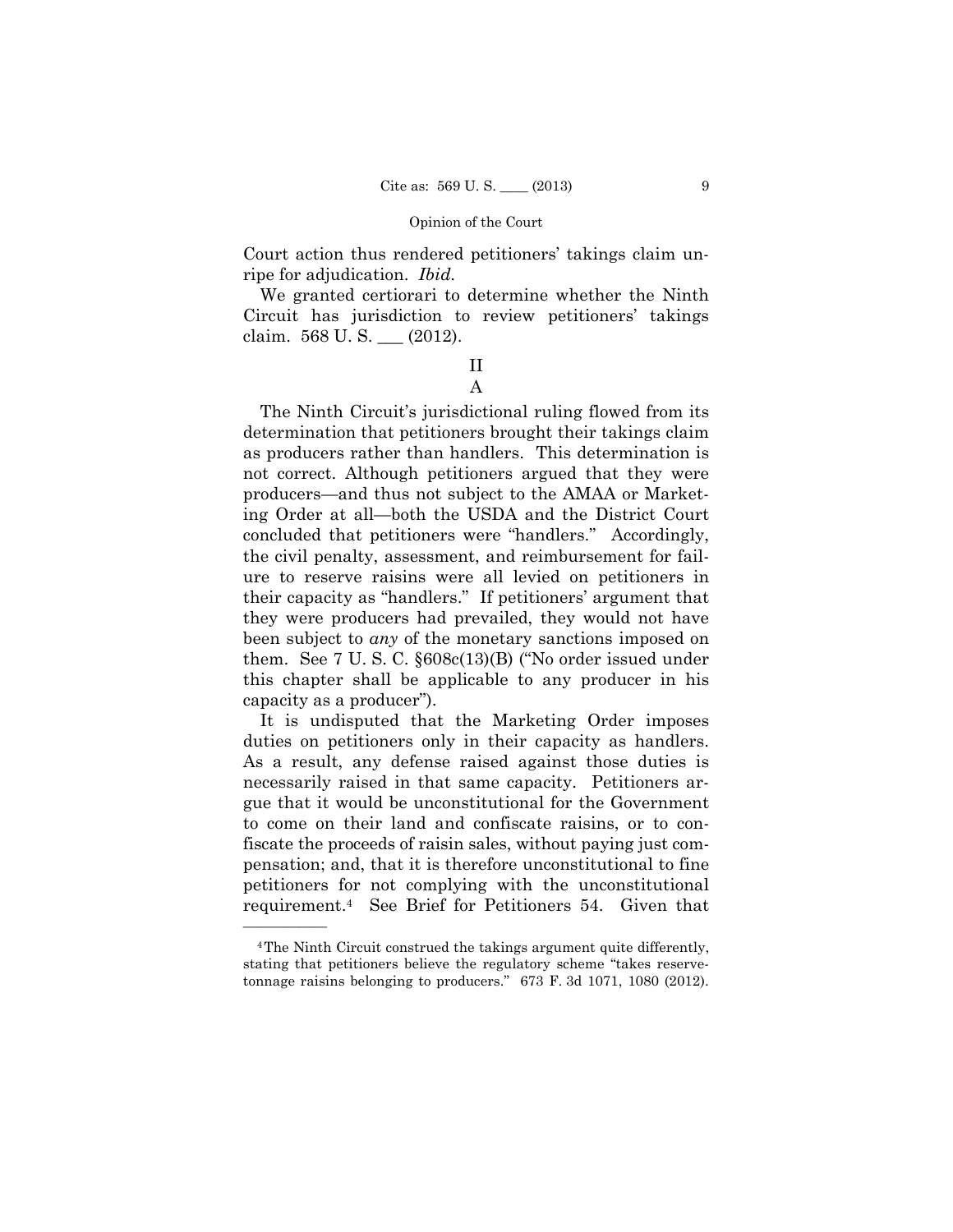fines can only be levied on handlers, petitioners' takings claim makes sense only as a defense to penalties imposed upon them in their capacity *as handlers*. The Ninth Circuit confused petitioners' statutory argument (*i.e.,* "we are producers, not handlers") with their constitutional argument *(i.e.,* "assuming we are handlers, fining us for refusing to turn over reserve-tonnage raisins violates the Fifth Amendment").<sup>5</sup>

The relevant question, then, is whether a federal court has jurisdiction to adjudicate a takings defense raised by a handler seeking review of a final agency order.

The Government argues that petitioners' takings-based defense was rightly dismissed on ripeness grounds. Brief for Respondent 21–22. According to the Government, because a takings claim can be pursued later in the Court of Federal Claims, the Ninth Circuit correctly refused to adjudicate petitioners' takings defense. In support of its position, the Government relies largely on *Williamson County Regional Planning Comm'n* v*. Hamilton Bank of* 

B

When the agency brought its enforcement action against petitioners, however, it did not seek to recover reserve-tonnage raisins from the 2002–2003 and 2003–2004 crop years. Rather, it sought monetary penalties and reimbursement. Petitioners could not argue in the face of such agency action that the Secretary was attempting to take raisins that had already been harvested and sold. Instead, petitioners argued that they could not be compelled to pay fines for refusing to accede to an unconstitutional taking.<br><sup>5</sup>The Government notes that petitioners did not own most of the rai-

 no takings claim based on those raisins. See Brief for Respondent 19. sins that they failed to reserve and argues that petitioners would have We take no position on the merits of petitioners' takings claim. We simply recognize that insofar as the petitioners challenged the imposition of monetary sanctions under the Marketing Order, they raised their takings-based defense in their capacity as handlers. On remand, the Ninth Circuit can decide in the first instance whether petitioners may raise the takings defense with respect to raisins they never owned.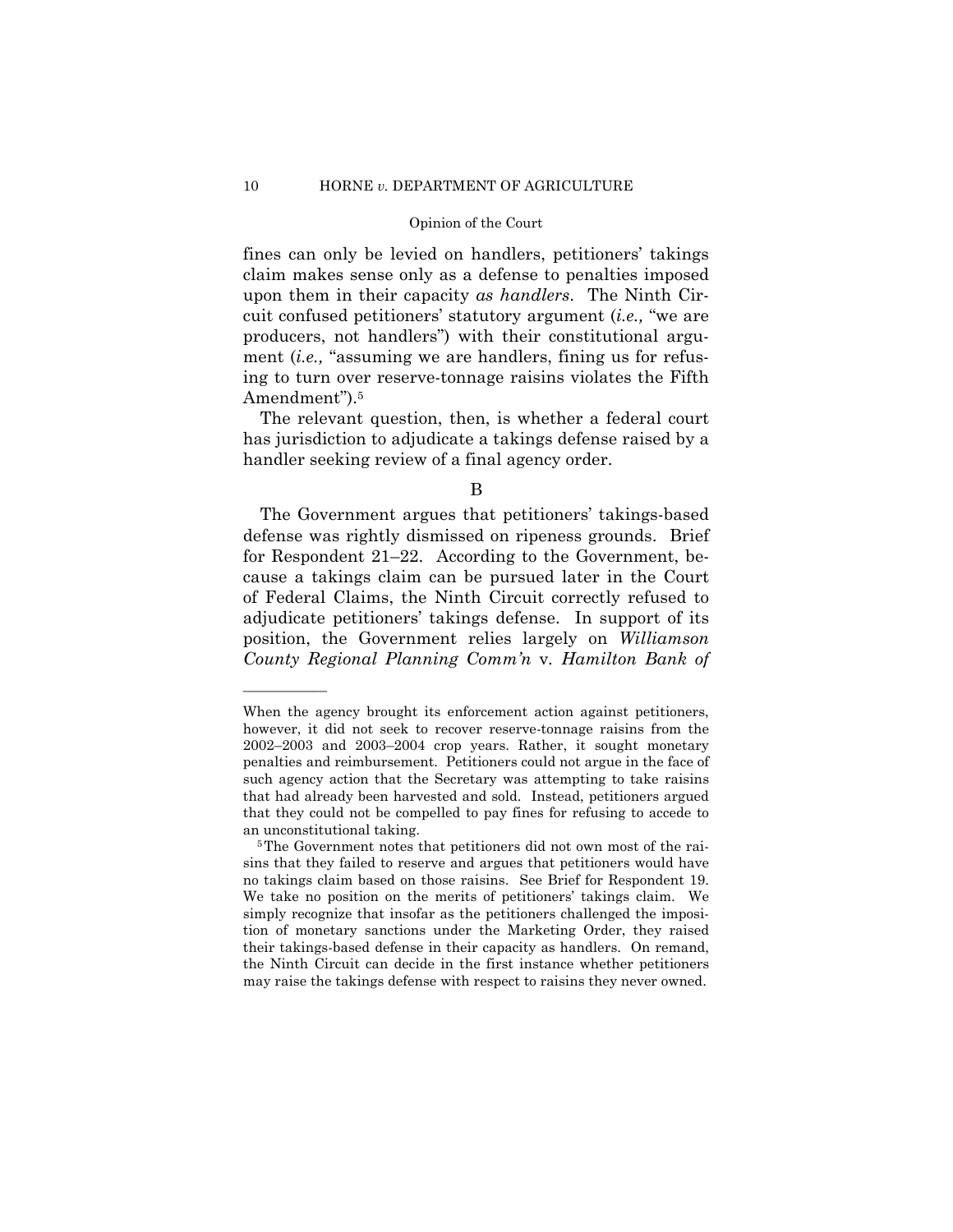*Johnson City,* 473 U. S. 172 (1985). Brief for Respondent 21–22 ("Just compensation need not 'be paid in advance of, or contemporaneously with, the taking; all that is required is that a 'reasonable, certain and adequate provision for obtaining compensation' exist at the time of the taking'" (quoting *Williamson County*, 473 U. S., at 194)). In that case, the plaintiff filed suit against the Regional Planning Commission, claiming that a zoning decision by the Commission effected a taking of property without just compensation. *Id.*, at 182. We found that the plaintiff's claim was not "ripe" for two reasons, neither of which supports the Government's position.

 show that it had been injured by the Government's action. First, we explained that the plaintiff 's takings claim in *Williamson County* failed because the plaintiff could not Specifically, the plaintiff "ha[d] not yet obtained a final decision regarding the application of the zoning ordinance and subdivision regulations to its property." *Id.*, at 186. Here, by contrast, petitioners were subject to a final agency order imposing concrete fines and penalties at the time they sought judicial review under  $§608c(14)(B)$ . This was clearly sufficient "injury" for federal jurisdiction.

 claim against the Government for a taking." *Id.*, at 194– Second, the *Williamson County* plaintiff 's takings claim was not yet ripe because the plaintiff had not sought "compensation through the procedures the State ha[d] provided for doing so." *Id.*, at 194. We explained that "[i]f the government has provided an adequate process for obtaining compensation, and if resort to that process yields just compensation, then the property owner has no 195 (internal quotation marks and alteration omitted). Stated differently, a Fifth Amendment claim is premature until it is clear that the Government has both taken property *and* denied just compensation. Although we often refer to this consideration as "prudential 'ripeness,'" *Lucas*  v. *South Carolina Coastal Council*, 505 U. S. 1003, 1013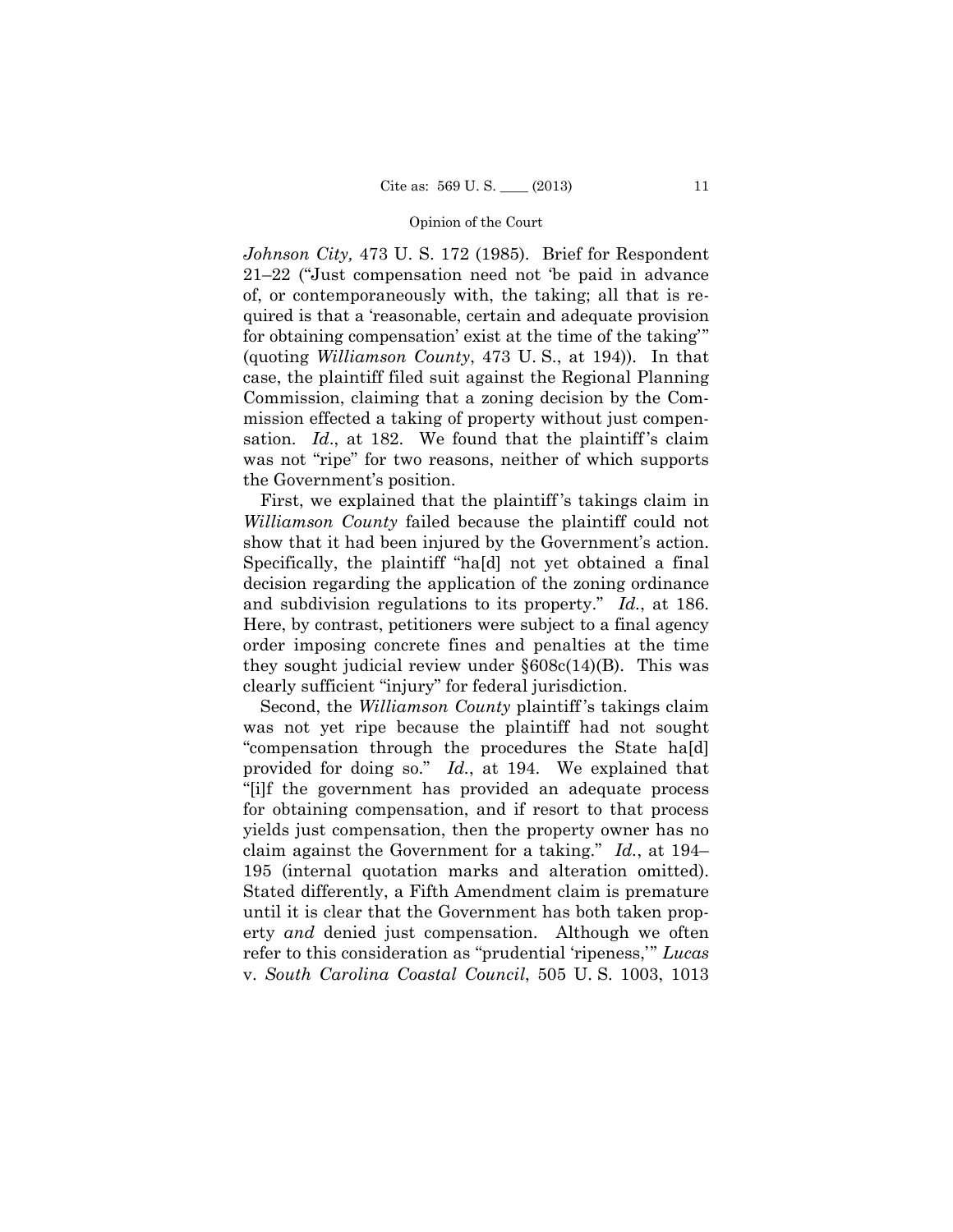(1992), we have recognized that it is not, strictly speaking, jurisdictional.6 See *Stop the Beach Renourishment, Inc.* v. *Florida Dept. of Environmental Protection*, 560 U. S. \_\_\_,

\_\_\_, and n. 10 (2010) (slip op., at 24, and n. 10).

 for the alleged taking." *Id.*, at 24–25. We disagree with Here, the Government argues that petitioners' takings claim is premature because the Tucker Act affords "the requisite reasonable, certain, and adequate provision for obtaining just compensation that a property owner must pursue." Brief for Respondent 22. In the Government's view, "[p]etitioners should have complied with the order, and, after a portion of their raisins were placed in reserve to be disposed of as directed by the RAC, . . . sought compensation as producers in the Court of Federal Claims the Government's argument, however, because the AMAA provides a comprehensive remedial scheme that withdraws Tucker Act jurisdiction over a handler's takings claim. As a result, there is no alternative "reasonable, certain, and adequate" remedial scheme through which petitioners (as handlers) must proceed before obtaining review of their claim under the AMAA.7

The Court of Federal Claims has jurisdiction over Tucker Act claims "founded either upon the Constitution, or any Act of Congress or any regulation of an executive department." 28 U.S.C.  $$1491(a)(1)$ . "[A] claim for just compensation under the Takings Clause must be brought to the Court of Federal Claims in the first instance, unless

<sup>6</sup>A "Case" or "Controversy" exists once the government has taken private property without paying for it. Accordingly, whether an alter-

native remedy exists does not affect the jurisdiction of the federal court. 7That is not to say that a producer who turns over her reservetonnage raisins could not bring suit for just compensation in the Court of Claims. Whether a producer could bring such a claim, and what impact the availability of such a claim would have on petitioners' takings-based defense, are questions going to the merits of petitioners' defense, not to a court's jurisdiction to entertain it. We therefore do not address those issues here.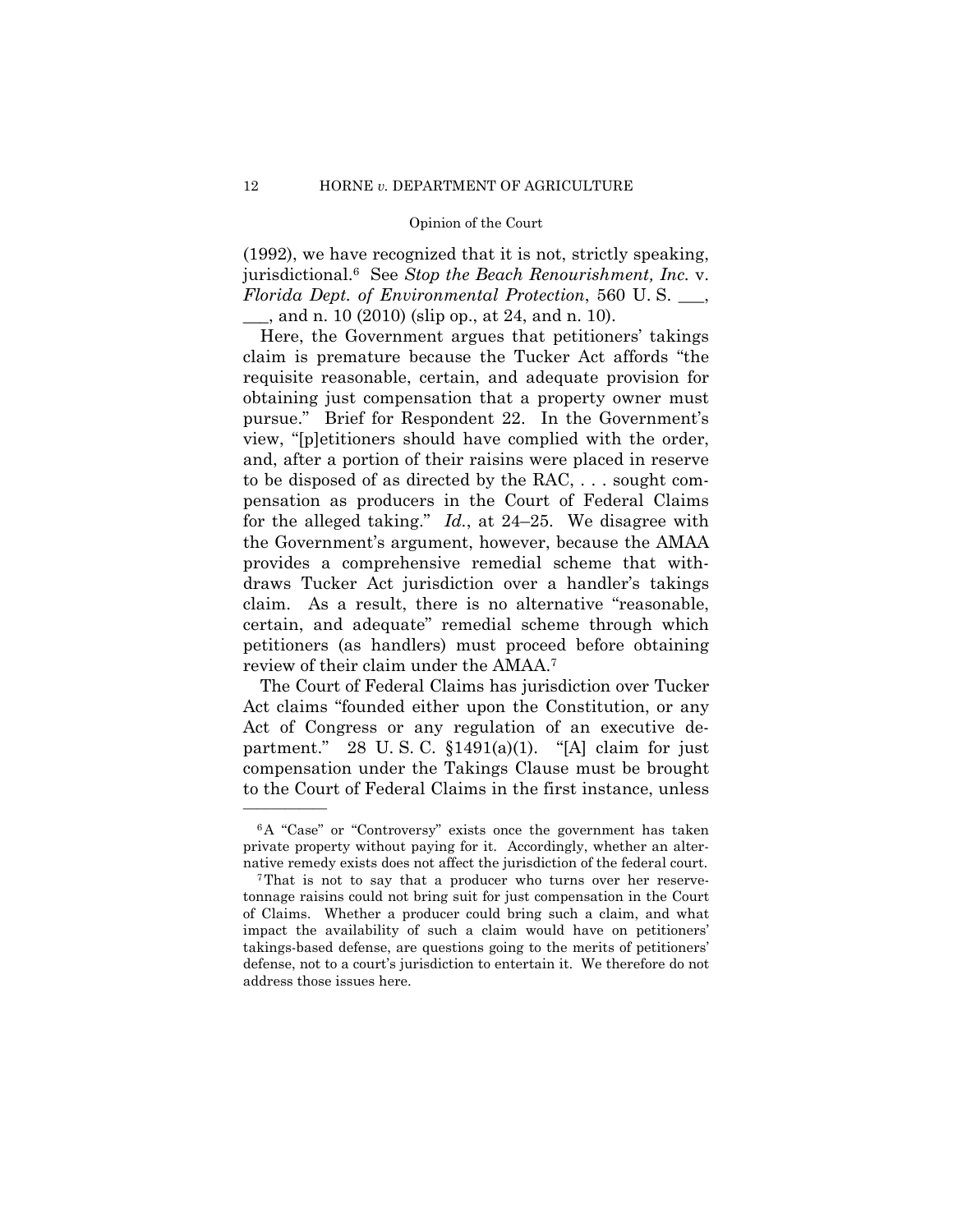Congress has withdrawn the Tucker Act grant of jurisdiction in the relevant statute." *Eastern Enterprises*, 524 U. S., at 520 (plurality opinion); see also *United States* v. *Bormes*, 568 U. S. \_\_, \_\_ (2012) (slip op., at 5) (where "a statute contains its own self-executing remedial scheme," a court "look[s] only to that statute"). To determine whether a statutory scheme displaces Tucker Act jurisdiction, a court must "examin[e] the purpose of the [statute], the entirety of its text, and the structure of review that it establishes." *United States* v. *Fausto*, 484 U. S. 439, 444 (1988).

 challenge to a marketing order and its applicability to Under the AMAA's comprehensive remedial scheme, handlers may challenge the content, applicability, and enforcement of marketing orders. Pursuant to §§608c(15) (A)–(B), a handler may file with the Secretary a direct him. We have held that "any handler" subject to a marketing order must raise any challenges to the order, including constitutional challenges, in administrative proceedings. See *United States* v. *Ruzicka*, 329 U. S. 287, 294 (1946). Once the Secretary issues a ruling, the federal district court where the "handler is an inhabitant, or has his principal place of business" is "vested with jurisdiction ... to review [the] ruling." $8608c(15)$ (B). These statutory provisions afford handlers a ready avenue to bring takings claim against the USDA. We thus conclude that the AMAA withdraws Tucker Act jurisdiction over petitioners'

<sup>8</sup>Petitioners filed an administrative petition before the Secretary in March 2007 pursuant to §608c(15)(A) challenging the Marketing Order and its application to them. The USDA argued that they had no standing to file the petition because they had not admitted that they were handlers. The judicial officer granted the USDA's motion to dismiss the petition for lack of jurisdiction. Petitioners filed a complaint in District Court, but the court dismissed it as untimely. The Ninth Circuit affirmed. See *Horne* v. *Dept. of Agriculture*, 395 Fed. Appx. 486 (2010).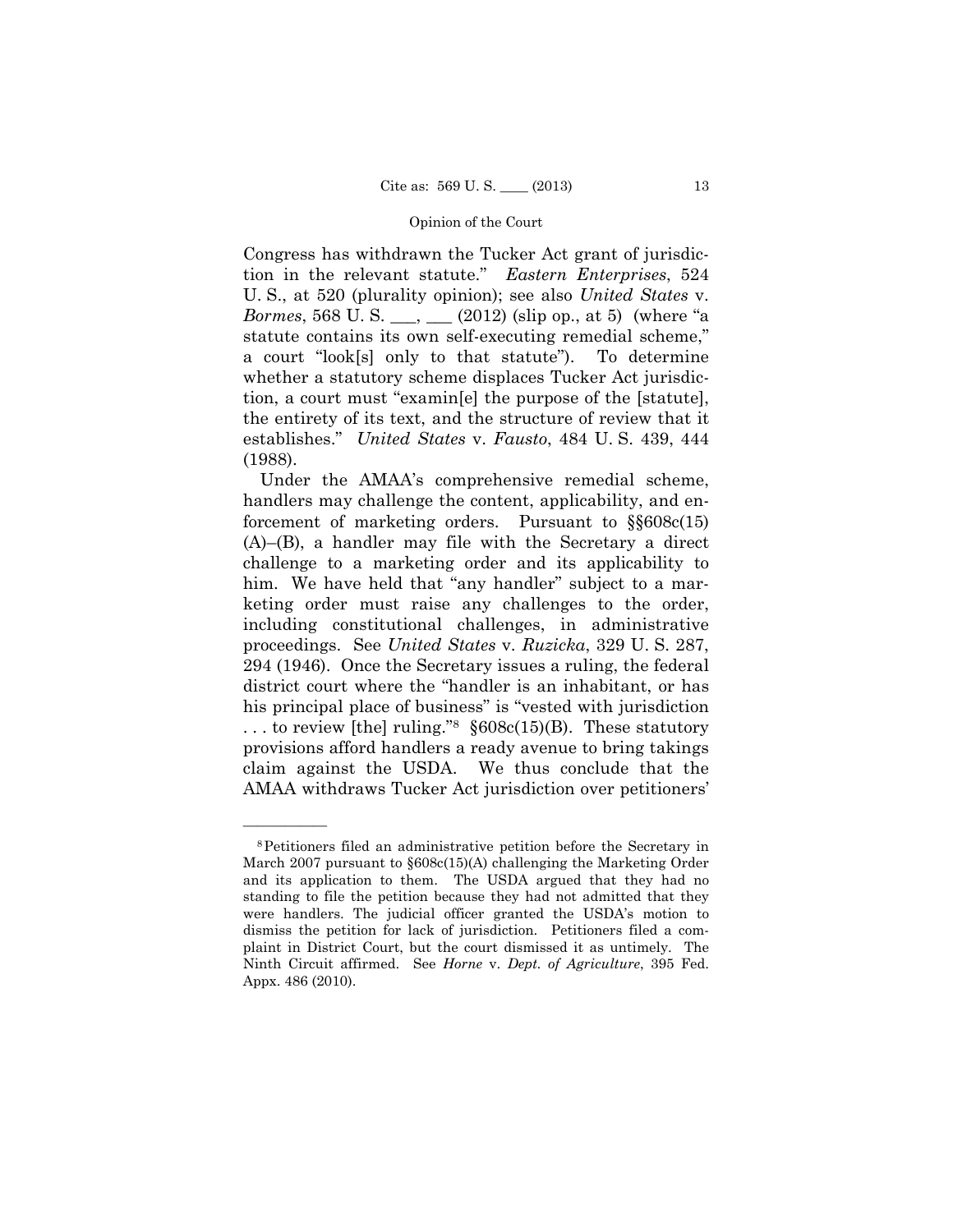takings claim. Petitioners (as handlers) have no alternative remedy, and their takings claim was not "premature" when presented to the Ninth Circuit.

 $\mathcal{C}$ 

The Although petitioners' claim was not "premature" for Tucker Act purposes, the question remains whether a takings-based defense may be raised by a handler in the context of an enforcement proceeding initiated by the USDA under §608c(14). We hold that it may. The AMAA provides that the handler may not be subjected to an adverse order until he has been given "notice and an opportunity for an agency hearing on the record."  $$608c(14)$ (B). The text of  $$608c(14)$ (B) does not bar handlers from raising constitutional defenses to the USDA's enforcement action. Allowing handlers to raise constitutional challenges in the course of enforcement proceedings would not diminish the incentive to file direct challenges to marketing orders under §608c(15)(A) because a handler who refuses to comply with a marketing order and waits for an enforcement action will be liable for significant monetary penalties if his constitutional challenge fails.

In the case of an administrative enforcement proceeding, when a party raises a constitutional defense to an assessed fine, it would make little sense to require the party to pay the fine in one proceeding and then turn around and sue for recovery of that same money in another proceeding. See *Eastern Enterprises*, *supra*, at 520. We see no indication that Congress intended this result for handlers subject to enforcement proceedings under the AMAA. Petitioners were therefore free to raise their takings-based defense before the USDA. And, because §608c(14)(B) allows a handler to seek judicial review of an adverse order, the district court and Ninth Circuit were not precluded from reviewing petitioners' constitutional challenge. The grant of jurisdiction necessarily includes